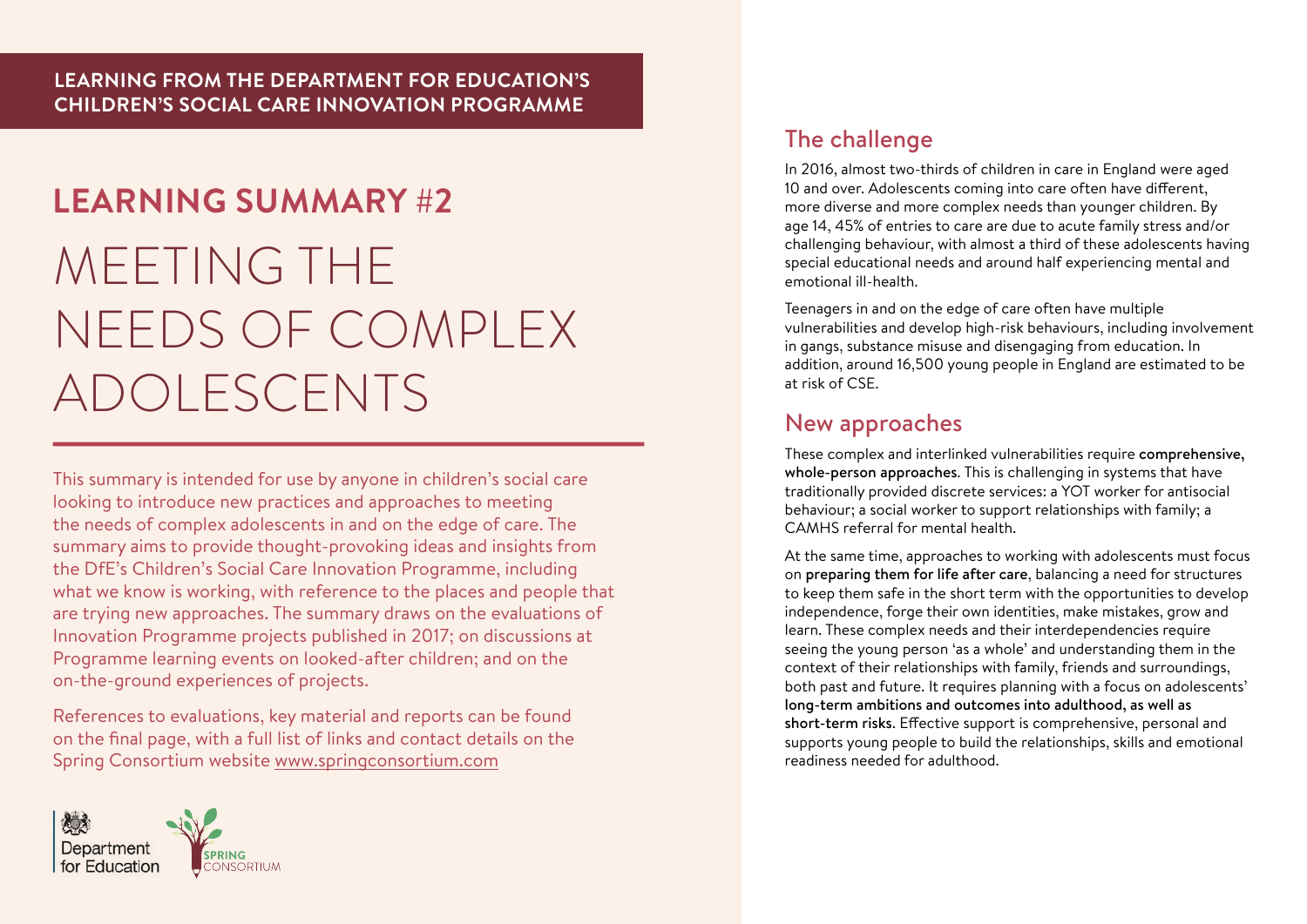## Work with complex adolescents in action

## **NORTH YORKSHIRE COUNTY COUNCIL**

### No Wrong Door: flexible residential support for complex adolescents

North Yorkshire's No Wrong Door aims for permanence in a family setting for all adolescents. Under the principles of 'no child is unfosterable' and 'no move until it's the right move', it creates bespoke plans in collaboration with the young person to support stability at home or in care.

Two hubs bring together personalised accommodation options and bespoke placements – including residential, fostering and supported lodgings – with a range of services, specialist practitioners and outreach support. Residential beds are used to stabilise situations and create the space and time needed to make long-term plans, within an overall aim of keeping young people at home as much as possible. A single team including psychologists, speech therapists, foster carers and residential workers are able to make 'live' interventions, avoiding referrals, and work collaboratively using Signs of Safety to assess risk and restorative practice in interactions with families. The team wraps around young people and stays with them throughout their journey, providing consistent and trusting relationships, while supporting the existing positive relationships in their lives.

In the first two years the service supported 355 young people, with 85% remaining out of care. Placement moves have halved, with reductions in breakdowns, time moves nave naived, with reductions in breakdowns, til<br>spent in care and the use of residential beds, and just<br>one new placement made out of area. North Yorkshir one new placement made out of area. North Yorkshire is supporting other councils, including Wigan and Bradford, to learn from and spread the model.



## **LONDON BOROUGH OF EALING**

#### Brighter Futures: a bespoke practice model to support complex adolescents

Ealing's Brighter Futures programme began with a focus on reshaping support by devolving decision-making closer to the young person. Small, multi-skilled teams offering intensive family intervention work alongside a new cohort of specially trained advanced foster carers, specifically recruited to work with the most complex adolescents.

Following the success of the programme, Brighter Futures is being scaled up across the borough to become the ethos and practice underpinning how all children's social care is delivered. At its heart is a practice model bespoke to Ealing and designed collaboratively by the Anna Freud Centre, the Dyadic Developmental Network and the South London and Maudsley NHS Trust. Dyadic developmental psychotherapy training for social workers and foster carers is combined with the relational PACE model and daily multi-disciplinary team meetings. **EET**

Foster carers report that the training has improved their<br>interactions with their fester shildren and their shilltute. interactions with their foster children and their ability to prevent situations escalating into crisis. In the first year of the programme, nine young people were stepped down from residential care to foster care, with associated savings of £800,000.

#### Moving 9 young people out of residential care



**£800K**

#### **BRADFORD METROPOLITAN BOROUGH COUNCIL**

#### Rethinking Social Care for adolescents: combining tried-and-tested models

Bradford's aim is to reinvent care provision for its 900 looked-after children, in particular for late entrants to care aged 15-17, a cohort that includes a high proportion of girls at risk of CSE and boys with offending behaviour. It has become increasingly hard to find foster placements for this age group, with a high rate of subsequent placement breakdown.

Bradford is working closely with North Yorkshire County Council and the Fostering Network to adapt, adopt and combine two tried-and-tested approaches. North Yorkshire's No Wrong Door will be adapted to Bradford's very different urban context and be implemented on a larger scale, with eight residential hubs compared to North Yorkshire's two. A senior member of staff from North Yorkshire sits on Bradford's Innovation Programme board to support adaptation to the Bradford context over the next four years. This is combined with the Mockingbird Family Model of fostering to support 'late entry' teenagers by providing wrap-around peer support in a community setting for foster carers and young people, learning from the existing Mockingbird sites around the country.

The integrated model will include Signs of Safety and the attachment-based PACE approach to ensure a consistent therapeutic approach across all care settings and to 're-calibrate' practitioners' and services' attitude to risk for this cohort.

The partnership working involved in setting up the model has already resulted in a drop in adolescents being placed out of area, as the ethos and ambition of the programme spreads across agencies.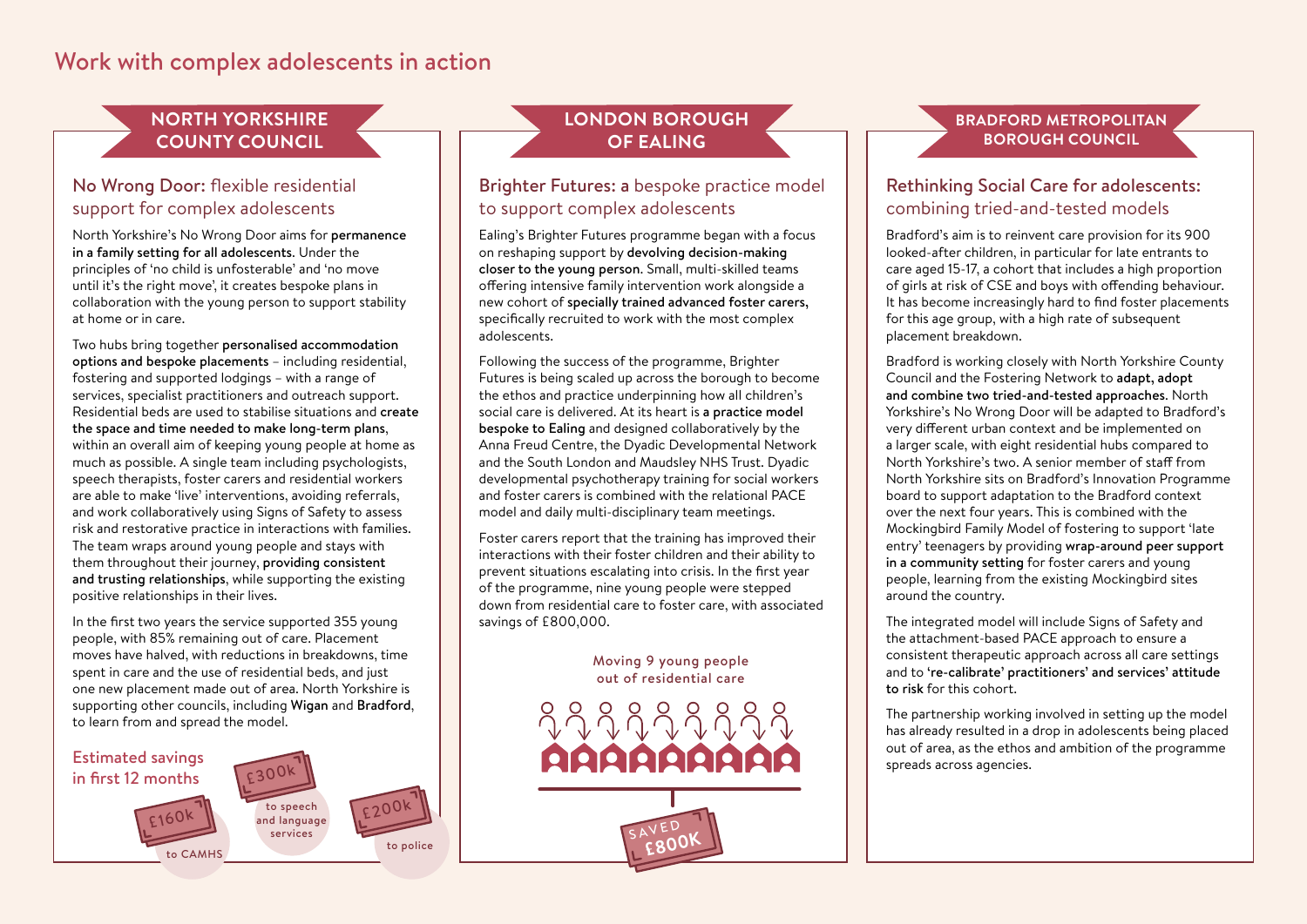# What do we know about what's working?

Learning from across Innovation Programme projects working with complex adolescents supports the wider evidence base in suggesting that there are a number of common aspects to approaches that successfully promote placement stability and reduce risk.

#### Recruiting for culture in addition to competencies

Successful recruitment to key roles focuses on the critical beliefs and values of candidates as well as skills and qualifications, including:

- A combination of high expectations with empathy for adolescents. Workers describe having the same hopes and fears for children in care as they do for their own children.
- A refusal to believe that any child is 'unlovable' or 'unfosterable': that all adolescents can be successfully placed with a loving family, with the right support.
- A commitment to 'doing the right thing' and a 'whatever it takes' attitude: having the confidence to challenge assumptions and habits ('how we do things round here') when these are not in the interests of the young person.
- Resilience and experience of the adolescent cohort. Work with adolescents can be emotionally and physically exhausting, most acutely for foster carers and residential workers. Local authorities are increasingly looking to practitioners with backgrounds in health, education or youth work for these roles.

### Islington's Doing What Counts and Measuring What Matters programme has embedded motivational social work at all

levels, using values-based tools and scenarios in recruitment, monitoring and evaluation processes that include families in the assessment of practice.

#### Building strong and skilled multi-disciplinary teams to reduce cross-agency risks

Multidisciplinary, co-located teams (including social workers, youth offending teams and mentors, police, educational psychologists) are paying for themselves by reducing and avoiding costs associated with adolescents going missing; being taken into custody for protection or as a result of

youth offending; or being admitted to A&E. By having access to and implementing the right therapeutic approaches, practitioners can treat the underlying causes of risk taking, enabling adolescents to learn to change their behaviour and keep themselves safe. North Yorkshire's No Wrong Door model has seen 32% of young people ceasing or reducing their substance misuse, with missing incidents halved, reductions in criminal activity and improved Strength and Difficulties Questionnaire scores. South Yorkshire's Empower and Protect has seen nine out of 14 young people reduce their risk factors, including missing episodes, while increasing protective factors such as school attendance.

The role of police officers, embedded in support teams, is emerging as impactful. Police can be powerful advocates for adolescents in the community and with their colleagues; manage interactions with the justice system; de-escalate situations; keep young people out of custody; and negotiate bail conditions to keep adolescents at home. As part of Sefton's Community Adolescent Service police are directly involved in casework from referral and attend home visits.

#### Creating safe environments that prepare young people for adulthood

Supporting birth families to provide a safe, warm and respectful environment with opportunities to learn and build consistent relationships is as important as direct work with young people. Outcomes can improve when birth families are seen as an asset in adolescents' lives, and families' strengths are acknowledged and supported to grow. For young women affected by CSE, for example, interacting with men in positive nurturing roles in their home setting can be helpful. Whether in birth families, foster families or residential homes, young people do best when there is a family feel to their home, with shared mealtimes, warm, consistent relationships and opportunities to learn.

In St Christopher's Safe Steps programme, practice is informed by high-quality training in social pedagogy and trauma-informed approaches, meaning staff can build positive relationships with young women in a homely and safe environment. Stoke's House Project co-operative enables young people to learn new skills and take responsibility for their independence, helping engender a sense of ownership and a real say in creating a long-term home.

Tri-borough Alternative Provision provides residential education provision that encompasses life skills, relationship building and communication. A key benefit is the family-type relationships that develop during activities like shared mealtimes, which present opportunities for young people and staff to relate differently to one another.



#### Measuring what matters

Work with adolescents requires a balance of measures across short-term risks, medium-term needs and long-term ambitions, which might include living independently (as in The House Project in Stoke), completing further education or training (as supported by Ealing's Brighter Futures Connextions workers), beginning a career or having a family of their own. In some of the most successful Innovation Programme projects, a theory of change has been used to make clear and explicit the rationale for approaches and the impact for adolescents, with progress indicators tracking success over time. In the short term, common indicators include reductions in criminal activity, missing episodes, self-harm and substance misuse. In the medium-term, measures look for signs that adolescents are managing risk themselves and growing key skills. These include the number and quality of positive relationships they are able to form and hold; their ability to create plans for the future; and engagement in learning.

Demonstrating progress in keeping adolescents out of care, improving outcomes and increasing value for money is making it possible to sustain these new approaches. Funding decisions are significantly faster and more positive when convincing evidence of impact is available. Demonstrating how savings accrue across the system is crucial for multi-agency buy-in. North Yorkshire's No Wrong Door model, for example, has demonstrated savings in its first year of £160,000 to CAMHS, £300,000 on speech and language services and £200,000 to the police.